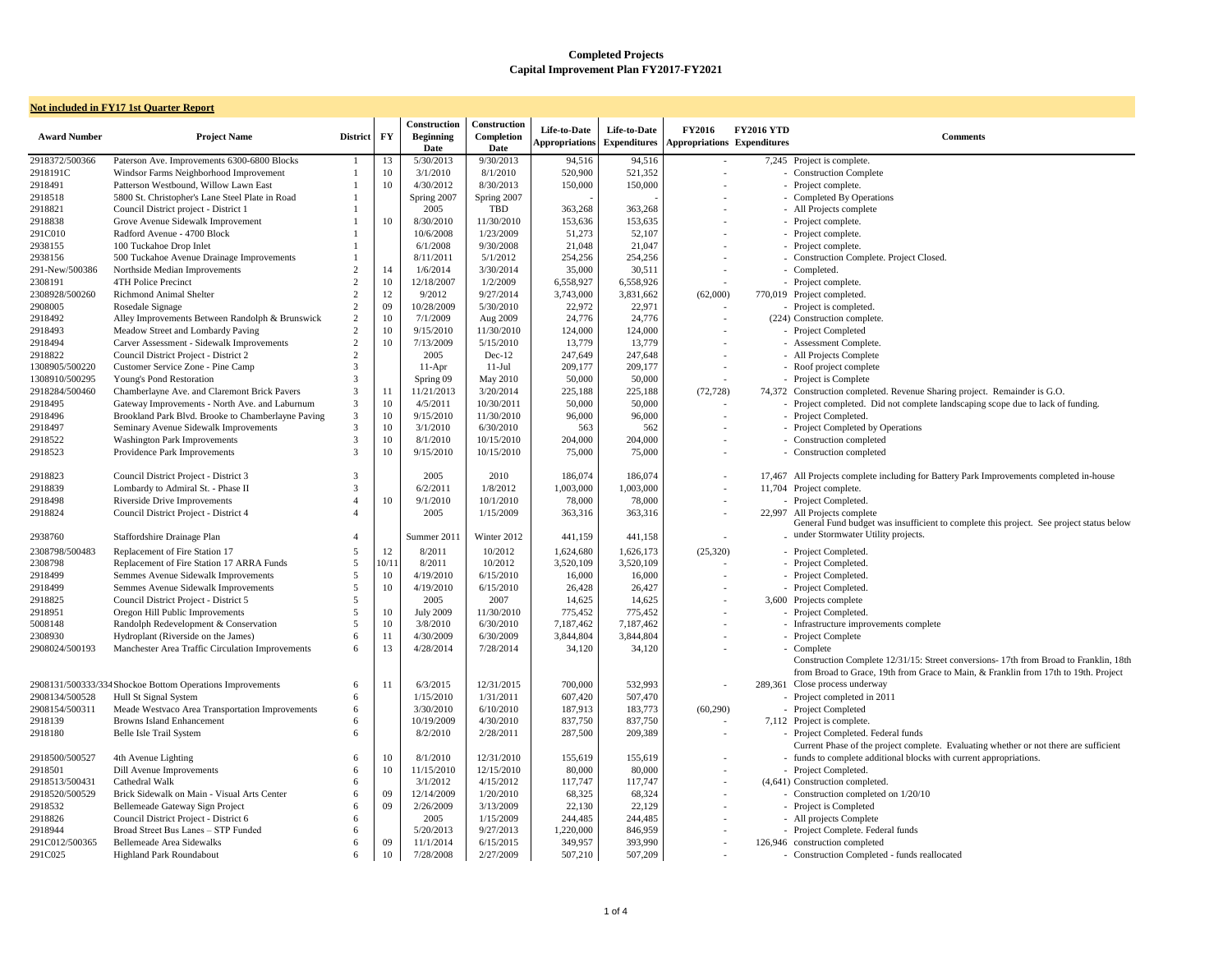| 291C026           | Martin Agency - Shockoe Slip Subsurface           | 6         | 10 | 11/15/2008 | 4/21/2009   | 1,311,898  | 1,311,897  |            | - Construction & Street light Installation (                                             |
|-------------------|---------------------------------------------------|-----------|----|------------|-------------|------------|------------|------------|------------------------------------------------------------------------------------------|
| 5008106           | Mathew Heights Planning and Redevelopment         | 6         |    | 9/5/2009   | 9/30/2010   | 33,100     | 33,100     |            | - Project completed                                                                      |
| 5008125           | Southern Barton Heights Redevelopment             | 6         |    | 4/15/2008  | 6/1/2009    | 1,025,000  | 1,024,999  |            | - Infrastructure completed in 6/2009                                                     |
| 130C301/500298    | Jefferson & Taylor Park Hillside                  |           |    | 5/16/2011  | 4/29/2012   | 730,000    | 730,000    |            | 62,873 Taylor Park project - Complete. Jefferso<br>Work has been completed on upgrades t |
| 1308449/500218    | Armstrong Playground Restoration                  | 7         | 13 | 3/15/2013  | 1/15/2014   | 68,500     | 68,500     |            | 44,407 this location.                                                                    |
| 2918135           | 25th Street Gateway Improvements                  |           |    | 3/12/2009  | 6/9/2009    | 1,021,549  | 1,021,549  |            | - Ornamental Lights Between Clay & Bro                                                   |
| 2918194           | <b>Tobacco Row Development</b>                    |           |    | Ongoing    | Ongoing     | 3,124,092  | 3,124,092  |            | Power Plant at Lucky Strike Complete                                                     |
| 2918502           | Q Street Sidewalk Improvements                    |           | 10 | 11/15/2009 | 12/15/2009  | 30,005     | 30,004     |            | Construction Completed on 12/15/2009                                                     |
| 2918827           | Council District Project - District 7             |           |    | 2005       | 2007        | 144,642    | 144,642    |            | - All Projects Complete                                                                  |
| 291C016/500519    | Libbie Hill Park Slope Repairs                    |           |    | 5/16/2011  | 10/15/2011  | 431,574    | 431,574    |            | Phase II construction is complete.                                                       |
| 291C023           | Ornamental Lights 25th & M Street                 |           |    | 3/15/2009  | 5/30/2009   | 418,492    | 418,491    |            | - Project complete.                                                                      |
| 1308119           | Hickory Hill Roof Improvements                    | 8         |    | Complete   | 8/30/2009   | 215,434    | 215,434    |            | - Project Completed. Final Closeout in pro                                               |
| 291-New/500457    | Sidewalk Replacement - Broad Rock & Dorsett Road  | 8         | 14 | 5/1/2014   | 7/1/2014    | 100,000    |            |            | Completed. Final Bill pending. Funds to                                                  |
| 2918503           | Dinwiddie Avenue Area Improvements                | 8         | 10 | 9/1/2009   | 10/31/2009  | 50,000     | 50,000     |            | Construction complete.                                                                   |
| 2918527           | Haden Avenue and Ritter Street Improvements       | 8         | 09 | 6/1/2011   | 10/28/2011  | 494,772    | 494,772    |            | Construction complete. Contract closed                                                   |
| 2918828           | Council District Project - District 8             | 8         |    | 2005       | 11/25/2008  | 341,376    | 341,375    |            | - All Projects complete                                                                  |
| 291C009           | Broad Rock Road (Rt. 10) Sidewalk                 |           |    | 2/1/2010   | 5/14/2010   | 224,759    | 224,759    |            | <b>Construction Completed.</b>                                                           |
| 2938159           | <b>Glennan Drive Drainage Improvements</b>        | 8         | 09 | 1/15/2011  | 3/15/2011   | 206,834    | 206,833    |            | - Project completed March 2011.                                                          |
|                   |                                                   |           |    |            |             |            |            |            | General Fund budget was insufficient to                                                  |
|                   |                                                   |           |    |            |             |            |            |            | withdrawn in FY09. Project is being pro                                                  |
| 2938160           | <b>Cherry Gardens Drainage Improvements</b>       | 8         | 09 | Apr- $11$  | $Jun-11$    |            |            |            | - below).                                                                                |
|                   |                                                   |           |    |            |             |            |            |            | General Fund budget was insufficient to<br>withdrawn in FY08. Project is being pro       |
| 293C106           | Davee Gardens Drainage                            | 8         |    | Fall 2011  | Winter 2012 | 1,720      | 1,719      |            | below).                                                                                  |
| 291-New/500448    | Hey Road Sidewalk Improvements                    | 9         | 14 | N/A        | 1/131/16    | 43,782     | 43,782     |            | - Study complete.                                                                        |
| 2918182/500522    | Midlothian Turnpike: Belt Blvd to Chippenham Pkw. | 9         | 12 | 9/30/2010  | 4/29/2013   | 1,934,281  | 1,235,741  |            | Construction is complete. Federal VDO'                                                   |
| 2918183/500521    | German School Road: Glenway to Warwick Road       | 9         | 12 | 11/30/2010 | 4/29/2013   | 484,000    | 194,010    |            | Construction is complete. Federal VDO'                                                   |
| 2918530           | <b>Glendale Subdivision Streetlights</b>          | 9         | 09 | $Sep-09$   | $Jan-10$    |            |            |            | - Project complete using Utilities Funding                                               |
| 5008018/500394    | Hull Street Corridor Revitalization Project       | 9         | 12 | 5/17/2012  | 2/28/2013   | 161,538    | 161,538    |            | - Study complete.                                                                        |
|                   |                                                   |           |    |            |             |            |            |            | General Fund budget was insufficient to                                                  |
|                   |                                                   |           |    |            |             |            |            |            | withdrawn in FY08. Project is being pro                                                  |
| 2938049           | Deter/Republic Replace Drainage Flow Pipes        | 9         | 09 | N/A        | N/A         |            |            |            | below).                                                                                  |
|                   |                                                   |           |    |            |             |            |            |            | Grace St one-way to two-way conversion                                                   |
| 2108131/500158    |                                                   |           |    |            |             |            |            |            | for reimbursement. This is a Revenue S                                                   |
| 500303 500305     | <b>Traffic Direction Conversions</b>              | <b>CW</b> |    | 2/23/2015  | 6/18/2015   | 606,391    | 392,990    |            | 385,882 appropriated.                                                                    |
|                   |                                                   |           |    |            |             |            |            |            | Project underway to install sprinkler syst                                               |
|                   |                                                   |           |    |            |             |            |            |            | replacing the fire alarm system. Schedul                                                 |
|                   |                                                   |           |    |            |             |            |            |            | now completed & final contract closeou                                                   |
|                   |                                                   |           |    |            |             |            |            |            | insulation project underway. Perimeter i                                                 |
| 2308125/500237    | City Hall Sprinkler System                        | <b>CW</b> |    | 6/2012     | 11/1/2015   | 2,701,996  | 2,673,841  |            | 244,192 project is completed.                                                            |
| 2308145           | <b>City Hall Exterior Renovations</b>             | <b>CW</b> |    | 8/1/2008   | 12/1/2012   | 20,727     | 20,726     | (94,273)   | - Project complete.                                                                      |
| 2308150/500233    | City Hall Fall Protection System                  | CW        |    | 3/1/2009   | 6/1/2011    | 523,282    | 523,282    |            | $(14,038)$ Complete                                                                      |
| 2308157C/500245   | City Jail Maintenance                             | <b>CW</b> |    | 7/1/2008   | 7/1/2013    | 13,025,331 | 13,025,331 | (574, 338) | - All projects complete.                                                                 |
| 2308199/500535    | City Hall Building HVAC Upgrades                  | <b>CW</b> |    | 1/1/2009   | 12/1/2012   | 627,345    | 627,345    |            | - Projects Complete                                                                      |
|                   |                                                   |           |    |            |             |            |            |            | The City Hall fire alarm replacement pro                                                 |
|                   |                                                   |           |    |            |             |            |            |            | Alarm/Sprinkler Project & construction                                                   |
| 2308224           | City Hall Fire Alarm System                       | <b>CW</b> |    | 6/2012     | 12/13/2013  | 3,000,000  | 3,000,000  |            | - underway. Project completed.                                                           |
|                   |                                                   |           |    |            |             |            |            |            | City providing project funds to RPAC th                                                  |
|                   |                                                   |           |    |            |             |            |            |            | Wilson Butler Architects for design & G                                                  |
|                   |                                                   |           |    |            |             |            |            |            | construction completed 10/18/2013 on s                                                   |
| 2308238/500437    | Landmark Theater Phase III Renovation             | <b>CW</b> | 14 | 7/2012     | 10/20/2014  | 14,000,000 | 14,000,000 |            | - IV and overall completion 10/2014. Proj                                                |
| 2308795           | Carpenter Center                                  | <b>CW</b> |    | 12/20/2004 | 9/9/2009    | 25,000,000 | 25,000,000 |            | - Project has been completed & City \$25N                                                |
| 2308927           | New Courts Facility                               | <b>CW</b> |    | 6/23/2008  | Jan. 2012   | 26,399,318 | 26,399,318 |            | 34 Project complete                                                                      |
| 2308935/500270    | <b>Landmark Theater Renovations</b>               | <b>CW</b> |    | 1/5/2009   | 4/30/2010   | 3,900,000  | 3,904,210  |            | - Projects complete.                                                                     |
| 2908152/500341    | Overhead Traffic Sign Structure Enhancements      | <b>CW</b> |    | Ongoing    | 6/1/2014    | 75,000     | 101,565    |            | Design and construction is complete                                                      |
| 2908153/500425    | Citywide Sign Replacement Program                 | CW        |    | Ongoing    | 6/1/2014    | 116,566    | 116,566    | (58, 434)  | - Project Complete                                                                       |
|                   |                                                   |           |    |            |             |            |            |            | 2015 UCI Improvements Sidewalks 1 th                                                     |
|                   |                                                   |           |    |            |             |            |            |            | construction. Broad St @ 4th St construction                                             |
| 2918370/500490/50 |                                                   |           |    |            |             |            |            |            | completed in August 2015. Revenue Sharing:                                               |
| 0335              | 2015 Road World Cycling Championship              | <b>CW</b> | 13 | 6/15/2014  | 8/31/2015   | 1,970,000  | 1,970,000  |            | 973,374                                                                                  |
| 2918938           | <b>Pavement Rehabilitation</b>                    | CW        |    | Ongoing    | Ongoing     | 3,942,362  | 3,942,307  |            | - Projects completed.                                                                    |

2 Street light Installation Complete - Funds reallocated 130 Toject - Complete. Jefferson Hill construction complete. completed on upgrades to the playground and ball field back stops at

ights Between Clay & Broad -- Construction is completed. Release funds leted. Final Closeout in process. nal Bill pending. Funds to be Jv'd from account complete. Contract closed out. budget was insufficient to complete this project and the funds were FY09. Project is being programmed using Stormwater Utility Funds (see budget was insufficient to complete this project and the funds were

FY08. Project is being programmed using Stormwater Utility Funds (see

complete. Federal VDOT administered project. s complete. Federal VDOT administered project.

budget was insufficient to complete this project and the funds were FY08. Project is being programmed using Stormwater Utility Funds (see

way to two-way conversion completed and submitted invoices to VDOT hent. This is a Revenue Sharing Project. The unspent funds will be re-

vay to install sprinkler system throughout City Hall which also includes ire alarm system. Scheduled completion for May/2014. Sprinkler System 1 & final contract closeout. Closeout in process with final perimeter ject underway. Perimeter insulation project completed and all scope for pleted.

fire alarm replacement project is part of the combined City Hall Fire er Project & construction completed and final contract closeout ject completed.

project funds to RPAC through the EDA for design  $&$  construction using Architects for design & Gilbane/Cristman for construction. Phase II ompleted 10/18/2013 on schedule and Phase III is underway with Phase completion 10/2014. Project completed.

en completed & City \$25M funding fully disbursed.

orovements Sidewalks 1 thru 4 Complete. Broad St @ Old 14th St in oad St @ 4th St construction completed. 3rd/5th Street Ramp Gateway Project gust 2015. Revenue Sharing funds All Funds expended @  $3-31-16$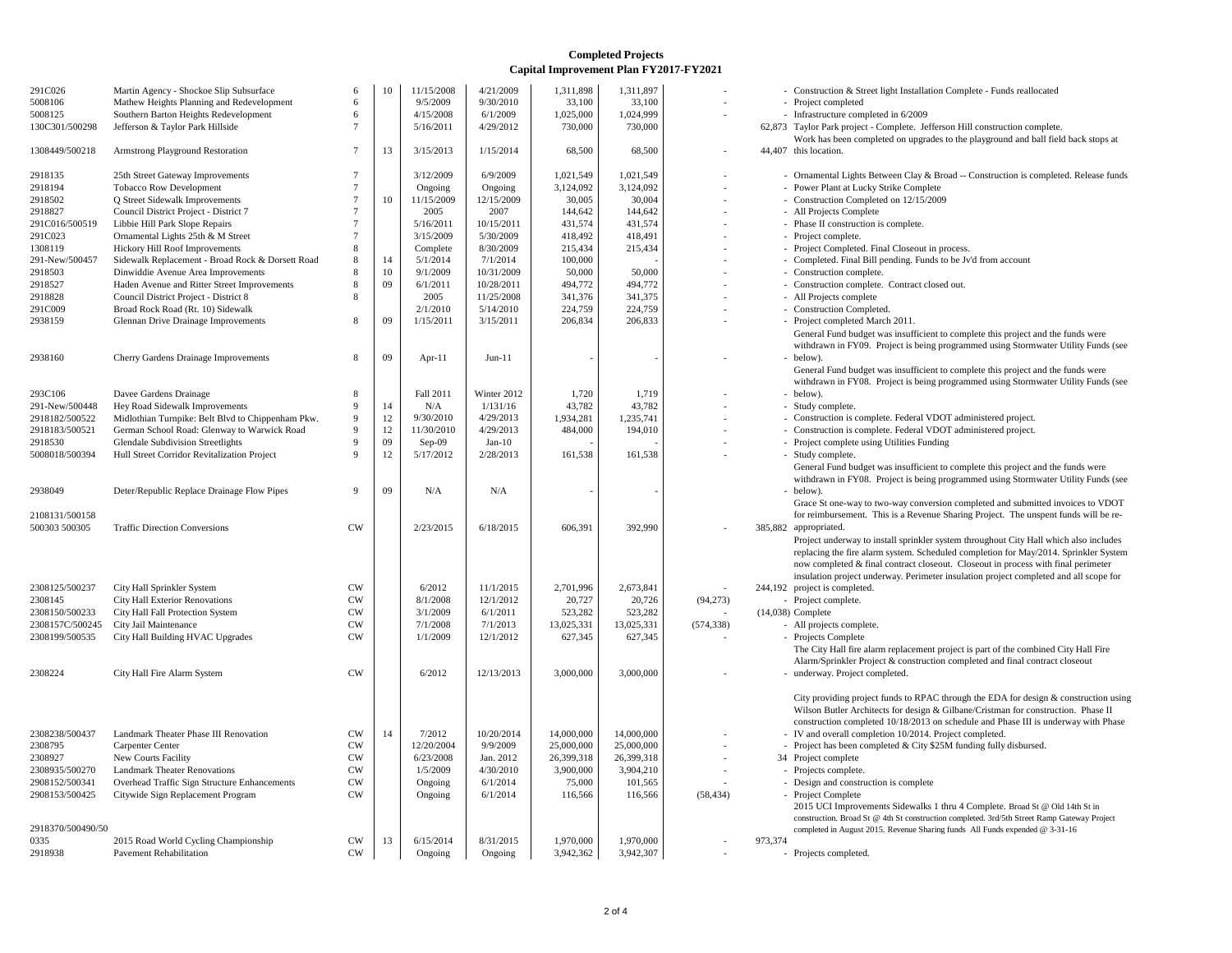| 291C014 | Alley Repair - Gaston Storm Damage | CW | 4/30/2009 | 6/30/2009 | 321,869     | 321.869     | Project complete & closed out |
|---------|------------------------------------|----|-----------|-----------|-------------|-------------|-------------------------------|
|         |                                    |    |           |           | 146.617.748 | 144,727,099 |                               |

#### **Expenditures Comments**

ment Plan and future development of this project area will be reviewed City staff. RRHA continues to maintain the 30+/- properties acquired to

building completed. Lighting installed for tours. Consultant study etermine feasibility of renovation of the facility for future use.

pleted installation of solar lights April 2010

nuing to manage the Jackson Commons development project. The completed construction and leasing of 41-unit and 55-unit multifamily HA continues to pursue development opportunities for its approx. 5 acre just west of 3rd Street.

ironmental issues to be finalized for old Armory as part of recycling plan for Armory have been completed and forwarded to DPW the Deconstruction specs to be released before end of year. Final site master plan to accommodate Cannon Creek Phase 2 and residential is at a complete. Release of RFP for design services on hold pending furtherm discussions with RPS. Abatement/ Demolition of Armory started 9/16/15 for  $1/28/16$ . Armory demolition completed. Available funds are expected to in the FY2017 Capital Budget on July 1, 2016. Project complete. omplete. Landscaping pending.

blete. Federal enhancement. Closeout process.

<sup>2</sup>te using Utilities Funding

of Phases 1 and 2 of Highland Grove are complete and occupied. rk on landscape, backflow prevention device removal, and streetlight hains to be done. Abatement/ Demolition of Armory completed. Final site master plan to accommodate Cannon Creek Phase 2 and residential y site also complete under Dove School project.

ry recently fully renovated

lent on Jefferson Davis Highway VDOT Construction Funding plete.  $$1,121,907$  in unspent available balances was utilized for FY17 Approximately \$200,000 of closeout items remain to be paid

ompleted. Closing out in process. No change in 2nd qtr.

| <b>Award Number</b>              | <b>Not included in FY17 2nd Quarter Report</b><br><b>Project Name</b> | District FY            |               | Construction<br><b>Beginning</b><br>Date | Construction<br>Completion<br><b>Date</b> | Life-to-Date<br><b>Appropriations</b> | Life-to-Date<br><b>Expenditures</b> | <b>FY2016</b><br><b>Appropriations Expenditures</b> | <b>FY2016 YTD</b> |                                                                                                                                                                                                                                      |
|----------------------------------|-----------------------------------------------------------------------|------------------------|---------------|------------------------------------------|-------------------------------------------|---------------------------------------|-------------------------------------|-----------------------------------------------------|-------------------|--------------------------------------------------------------------------------------------------------------------------------------------------------------------------------------------------------------------------------------|
| 2108665/500415                   | 2nd Street Streetscape (Jackson Ward)                                 | 2                      |               | Ongoing                                  | Ongoing                                   | 2,291,388                             | 2,291,388                           |                                                     | #REF!             |                                                                                                                                                                                                                                      |
| 5008109/500397                   | North Jackson Ward Study Area                                         | 2                      |               | 5/31/2012                                | 1/31/2020                                 | 1,654,317                             | 1,654,317                           | 750,000                                             | #REF!             | The Redevelopment Plan and<br>by RRHA and City staff. RRH<br>date.                                                                                                                                                                   |
| 1308109/500190<br>1308191        | Pump house in Byrd Park<br><b>Maymont Park Improvements</b>           | 5<br>5                 |               | January 09<br>Ongoing                    | Ongoing<br>Ongoing                        | 79,700<br>740,682                     | 79,700<br>740,681                   | 90,000                                              | #REF!<br>#REF!    | Electric feed to building comp<br>completed to determine feasil                                                                                                                                                                      |
| 2918321                          | <b>Sunset Street Improvements</b>                                     | 5                      | 09            | N/A                                      | N/A                                       |                                       |                                     | 300,000                                             | #REF!             | <b>Funding Reallocated</b>                                                                                                                                                                                                           |
| 291C011<br>5008906/500389        | <b>Randolph West Lighting</b><br>Carytown Gateway Improvements        | 5                      | 10<br>17      | Dec-08                                   | Apr- $10$                                 | 483,240<br>245,686                    | 483,240<br>245,686                  |                                                     | #REF!<br>#REF!    | Developer completed installat                                                                                                                                                                                                        |
|                                  |                                                                       |                        |               |                                          |                                           |                                       |                                     |                                                     |                   | RRHA is continuing to management<br>developer has completed cons<br>buildings. RRHA continues t                                                                                                                                      |
| 2108200/500413                   | Jackson Place                                                         | 6                      |               | 9/1/2011                                 | 6/15/2015                                 | 9,434,374                             | 9,434,374                           |                                                     | #REF!             | mixed-use site just west of 3rd                                                                                                                                                                                                      |
| 2108208                          | Riverfront Development Area                                           | 6                      |               | Ongoing                                  | Ongoing                                   | 9,318,801                             | 9,304,244                           |                                                     | #REF!             | Complete                                                                                                                                                                                                                             |
|                                  |                                                                       |                        |               |                                          |                                           |                                       |                                     |                                                     |                   | Testing for environmental issu<br>deconstruction/recycling plan<br>for inclusion in the Deconstru<br>adjustments to site master pla<br>units at Armory site complete<br>further discussions with RPS.<br>completion on 1/28/16. Armo |
| 230-New/500494                   | Dove School                                                           | 6                      | 14            | <b>TBD</b>                               | <b>TBD</b>                                | 68,000                                | 107,472                             |                                                     | #REF!             | be Re-allocated in the FY201'                                                                                                                                                                                                        |
| 2918099<br>2918189/500462        | Green Streets Project<br>Hull Street Passenger Station                | 6                      | 10            | 5/1/2012<br><b>TBD</b>                   | 9/20/2012<br><b>TBD</b>                   | 247,761                               | 247,761                             |                                                     | #REF!<br>#REF!    | Construction complete. Land<br>Project is complete. Federal e                                                                                                                                                                        |
| 2918529                          | Highland Park Six Points Pedestrian Lighting                          | 6<br>6                 |               | Jan-09                                   | $Dec-09$                                  | 791,000                               | 713,533                             | 60,000                                              | #REF!             | Project complete using Utiliti                                                                                                                                                                                                       |
|                                  |                                                                       |                        |               |                                          |                                           |                                       |                                     |                                                     |                   | The 128 units of Phases 1 and<br>Remaining work on landscape<br>installation remains to be don<br>adjustments to site master pla                                                                                                     |
| 5008108/500325                   | Dove Street Redevelopment Plan                                        | 6                      | <sup>11</sup> | 7/15/2015                                | 12/14/2016                                | 1,425,394                             | 1,979,301                           |                                                     | #REF!             | units at Armory site also com                                                                                                                                                                                                        |
| 2308300/500249                   | East End Library                                                      |                        | 11            | <b>TBD</b>                               | <b>TBD</b>                                | 41,388                                | 41,388                              |                                                     | #REF!             | East End Library recently full                                                                                                                                                                                                       |
| 291C017                          | Chimborazo Park Hill Slope Stabilization                              |                        |               | <b>TBD</b>                               | <b>TBD</b>                                | 10,544                                | 10,543                              |                                                     | #REF!             | Project engineering underway                                                                                                                                                                                                         |
| 2938115                          | Hope VI Regional Storm Water Management Basin                         | 8                      |               | <b>TBD</b>                               | <b>TBD</b>                                | 37,612                                | 37,611                              |                                                     | #REF!             | Project Dependent on Jefferso<br>Project is complete. \$1,121,90                                                                                                                                                                     |
| 2308221/500125<br>2308222/500481 | New Justice Center<br>Finance ERP System                              | <b>CW</b><br><b>CW</b> |               | Nov. 2011<br>7/1/2009                    | Feb. 2015<br>4/30/2014                    | 131,142,093<br>5,081,957              | 131,142,093<br>5,082,849            |                                                     | #REF!<br>#REF!    | appropriations. Approximatel<br>Phase 1b complete                                                                                                                                                                                    |
| 2908137/500293                   | Richmond Signal System Improvements (RSTP)                            | <b>CW</b>              |               | 10/31/2009                               | 12/31/2013                                | 5,315,000                             | 5,542,719                           | 800,000                                             | #REF!             | Construction completed. Clos                                                                                                                                                                                                         |
|                                  |                                                                       |                        |               |                                          |                                           | 168,408,937                           | 169,138,900                         |                                                     |                   |                                                                                                                                                                                                                                      |